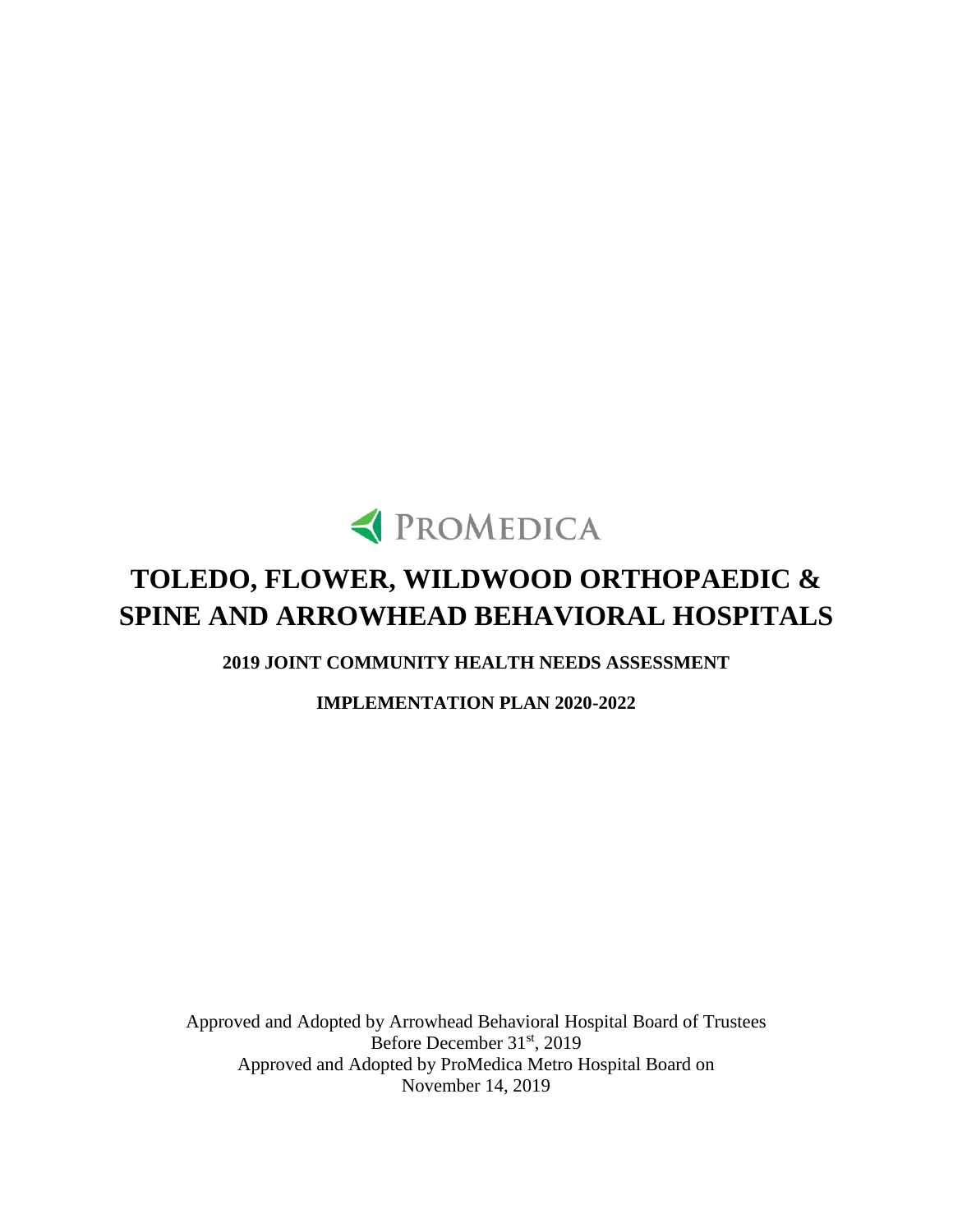# **PROMEDICA TOLEDO, WILDWOOD ORTHOPAEDIC & SPINE, AND ARROWHEAD BEHAVIORAL HOSPITALS**

# **2019 JOINT COMMUNITY HEALTH NEEDS ASSESSMENT IMPLEMENTATION PLAN – 2020-2022**

## **EXECUTIVE SUMMARY**

This 2019 Community Health Needs Assessment (CHNA) is a joint assessment between ProMedica Toledo, Flower, Wildwood Orthopaedic & Spine, and Arrowhead Behavioral Hospitals, all member hospitals of ProMedica Health System serving the primary service area of Lucas County, Ohio. Toledo, Flower and Wildwood Orthopaedic & Spine Hospitals are committed healthcare resources for the Toledo metropolitan area, and the larger area of northwest Ohio and southeast Michigan community, providing acute emergency services, medical and surgical inpatient care, and outpatient ambulatory services, as well as mental health services. As not-for-profit hospitals, all patients are treated regardless of their ability to pay. Arrowhead Behavioral Hospital provides treatment for mental health and substance abuse. ProMedica hospitals' mission is to improve the health and well-being of the communities we serve.

The Toledo Hospital has served Lucas County and the surrounding Toledo metropolitan region for over one hundred years. The acute care hospitals are also teaching sites for students in medicine, nursing, and the allied health professions. In addition to inpatient and outpatient services, the acute care hospitals serve the surrounding community with both primary and specialty clinics, including safety net clinics that serve uninsured and underinsured residents of the Toledo metropolitan area. Significantly, the ProMedica Toledo Hospital is the region's largest employer, and has a dedicated community reinvestment plan that has coincided with significant upgrades in highway infrastructure, redevelopment of vacant buildings, and renewal of older neighborhoods, and is a driver of employment and associated community stability, with a concentrated focus on the social determinants of health, as a system.

ProMedica Toledo, Flower, Wildwood Orthopaedic & Spine Hospitals, and Arrowhead Behavioral Hospital jointly conducted and adopted this community health needs assessment (CHNA) in 2019 and will implement the associated three year, strategic plan beginning in 2020. ProMedica hospitals participated in the 2016/2017 Lucas County Community Health Assessment (CHA) which was cross-sectional in nature and included collection and analysis of child, adolescent and adult data. Active engagement of community members throughout the planning process is regarded as an important step in completing a valid needs assessment. One area of weakness of the CHNA was the relative age of available secondary and public health data. In order to maintain complete objectivity throughout the county CHA survey process, the network engaged the expert services of the Hospital Council of Northwest Ohio to administer the survey and compile the results. A resource assessment and gap analysis was completed as part of this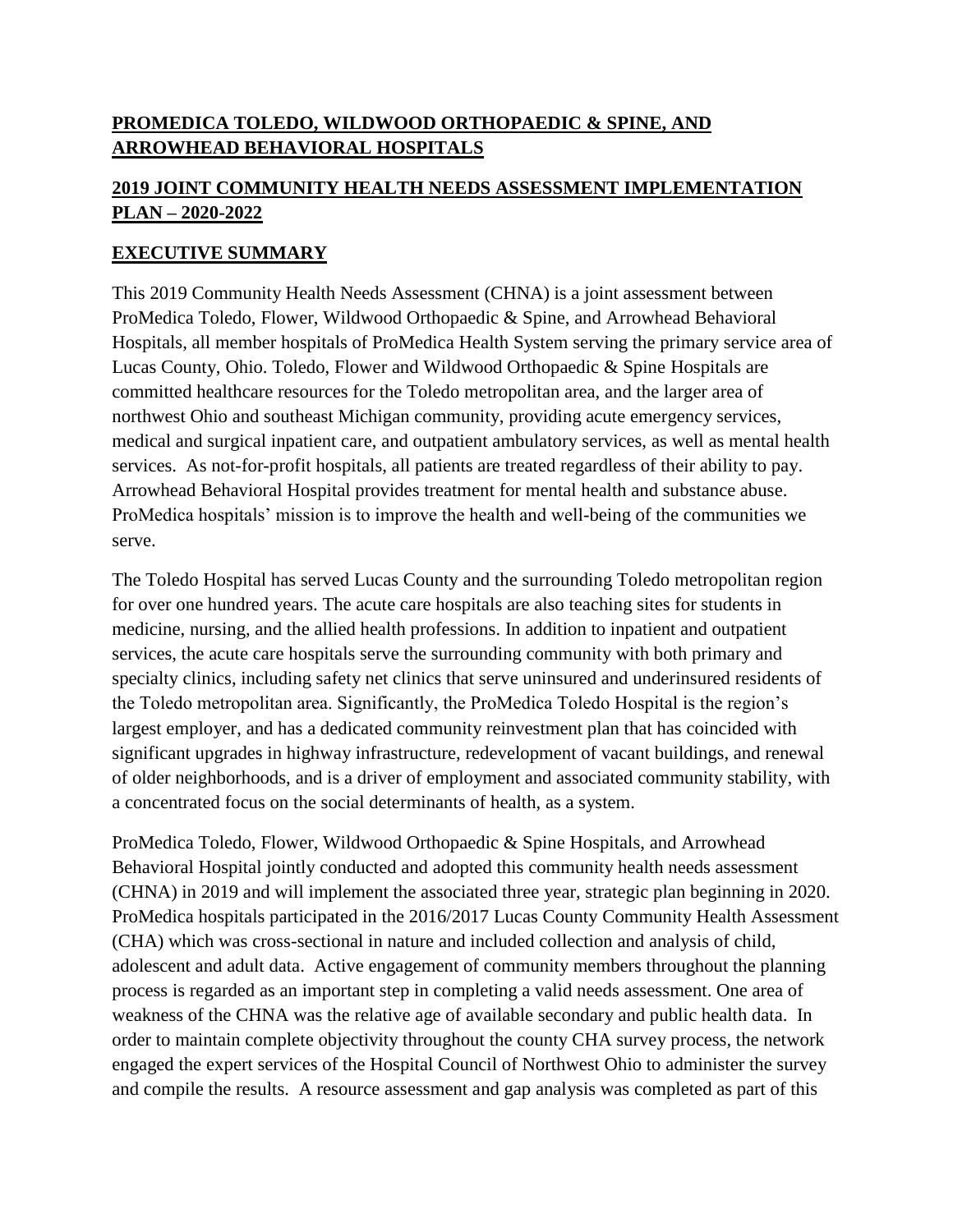process. Following the formal county health assessment process, ProMedica staff joined multiple community organizations to collaborate to develop a Community Health Improvement Plan (CHIP) for Lucas County.

In 2019, ProMedica Toledo, Flower, Wildwood Orthopaedic & Spine, and Arrowhead Behavioral Hospitals convened CHNA committees to review the most recent Lucas County CHA and CHIP, taking into account the gap and resource assessments. The committee then selected and prioritized key indicators for their defined community, identified resources and gaps in these areas, and developed implementation plans to address these priority health needs in the community over the next three years, taking into account the needs of minority and underserved populations. The hospitals received feedback on the CHNA and plan from the Toledo Lucas County Health Department, to confirm these needs from a community health expert perspective.

ProMedica Toledo, Flower, Wildwood Orthopaedic & Spine, and Arrowhead Behavioral Hospitals will specifically implement programs to address the following health needs, prioritized by ranking methodology, and listed in priority order, by hospital:

## **Toledo Hospital**

- 1. Trauma
- 2. Mental Health/Substance Abuse

## **Flower Hospital**

- 1. Mental Health
- 2. Cancer

# **Wildwood Orthopaedic & Spine Hospital**

- 1. Hunger
- 2. Obesity

#### **Arrowhead Behavioral Health**

- 1. Substance Abuse
- 2. Mental Health

In addition, as part of ProMedica Health System, some community health programs are developed and implemented at the system level, with social determinants of health, healthy aging and infant mortality identified as focal points for the system. Business units, such as hospitals, within ProMedica develop plans and implement programs that are complimentary to each other while trying to reduce duplication, which is the driving force behind this joint CHNA. The ProMedica Toledo, Flower, Wildwood Orthopaedic & Spine, and Arrowhead Behavioral Hospitals' joint CHNA may be accessed online at [www.promedica.org/chna.](http://www.promedica.org/chna)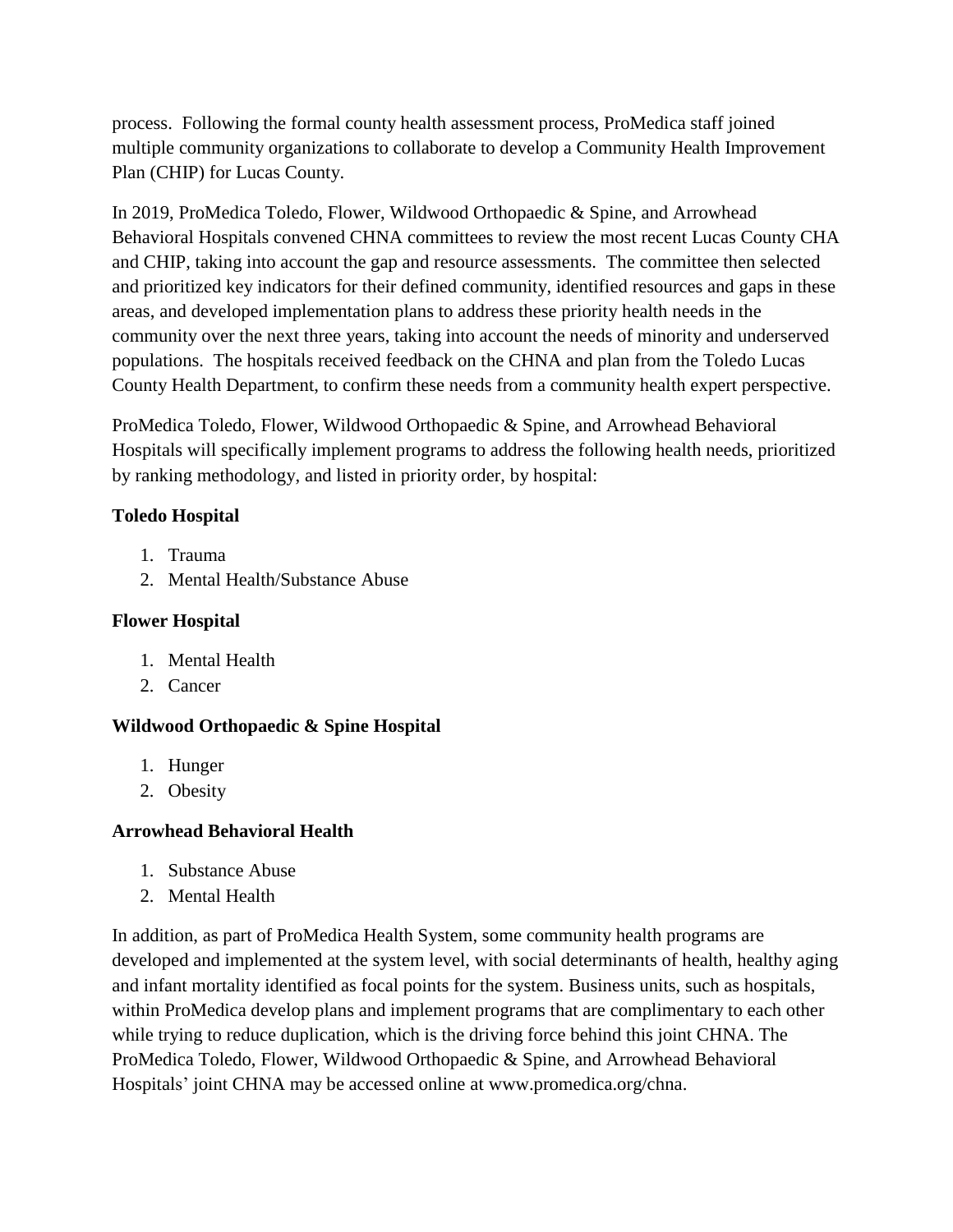# **PROMEDICA TOLEDO, FLOWER, WILDWOOD ORTHOPAEDIC & SPINE, AND ARROWHEAD BEHAVIORAL HEALTH HOSPITALS CHNA IMPLEMENTATION PLANS**

## **Toledo Hospital CHNA Implementation Plan**

Toledo Hospital has determined that the following health needs (in priority order) identified in the CHNA should be addressed through the implementation strategy noted for each such need:

#### **1. Trauma Education**

#### **Specific Needs Identified in the CHNA:**

- $\triangleright$  One out of five falls causes a serious injury such as a broken bones or a head injury.
- $\triangleright$  More than one out of four older people fall each year.
- $\geq$  23% (25%, 28%) of Lucas County 9th-12th grade youth had been in a physical fight in the past year vs. 20% in Ohio and 23% in the U.S.; 7% (7%) had been threatened or injured with a weapon on school property in the past year vs. 6% in the U.S.

#### **Implementation Strategies:**

- 1. Provide at least 4 free "Stop the Bleed" trainings and education to community organizations per year
- 2. Provide at least ten free continuing medical education sessions to local Emergency Medical Services providers per year

#### **Outcome Measures:**

- Number of educational sessions
- Number of kits handed out
- Number of participants
- 3. Assess individuals for fall prevention and provide connections to resources in the community

#### **Outcome Measures:**

- Number of individuals assessed and provided education about fall risk in the Emergency Department (ED)
- Number of referrals made to community resources
- Percentage of compliance of fall risks assessments in the ED

#### **2. Mental Health/Substance Abuse**

#### **Specific Needs Identified in the CHNA:**

- $\geq 6\%$  (10%, 8%) of adults misused prescription drugs in the past 6 months
- $\geq 18\%$  (19%, 26%) of Lucas County 9th -12th grade youth used marijuana in the past month, vs. 21% for Ohio and 22% for the U.S.; 5% of youth had tried marijuana before the age of 13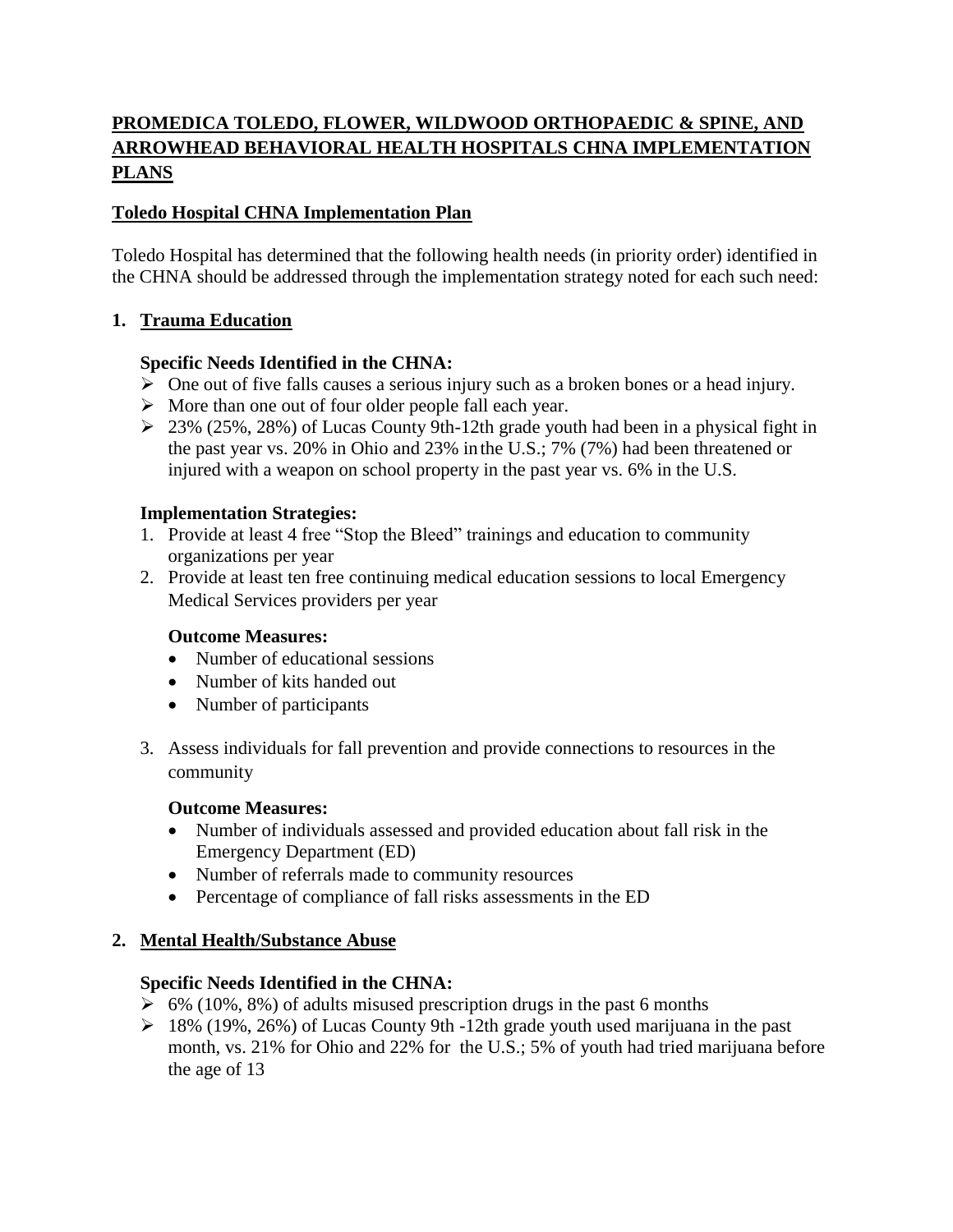- Five percent (5%) of youth used the following medications that were not prescribed to them or took more than prescribed to feel good or high: Ritalin, Adderall, Concerta, or other ADHD medications (3%); tranquilizers (2%); Codeine, Demerol, Morphine, Percodan or Dilaudid (2%); OxyContin (1%), steroids (1%); Vicodin (1%); Ultram  $(\langle 1\% \rangle;$  Fentanyl  $(\langle 1\% \rangle;$  and Suboxone or Methadone  $(\langle 1\% \rangle;$
- $\triangleright$  Youth who misused prescription medications got them in the following ways: a parent gave it to them (41%), a friend gave it to them (28%), bought it from someone else (14%) took it from a friend or family member (9%), bought it from a friend (8%), another family member gave it to them (6%) and the Internet (4%).

#### **Implementation Strategies:**

1. Deployment of free Narcan kits to patients and families in the ED who are at risk for overdose

#### **Outcome Measures:**

- Number of kits distributed
- 2. Provide at least two free educational classes in the community on mock heroin overdose

#### **Outcome Measures:**

- Number of educational sessions
- Number of participants in each educational session

#### **Flower Hospital CHNA Implementation Plan**

Flower Hospital has determined that the following health needs (in priority order) identified in the CHNA should be addressed through the implementation strategy noted for each such need:

#### **1. Mental Health**

Key objective: Provide support for parents of children with a mental health diagnosis.

#### **Specific needs identified in the CHNA:**

- $\sum 14\%$  (18%, 16%) of Lucas County 9th-12th grade youth had seriously considered attempting suicide in the past year vs. 14% in Ohio and 18% in the U.S.
- $\triangleright$  8% (8%, 4%) of Lucas County 9th-12th grade youth had attempted suicide in the past year vs. 6% in Ohio and 9% in the U.S.
- $\geq 35\%$  (38%, 43%) of Lucas County 9th-12th grade youth were bullied in the past year – no data was available for Ohio or the U.S.

#### **Implementation Strategies:**

- 1. Advocacy & Capacity Building
	- a. Sponsor a bi-annual conference to help providers better serve parents and families whose children have a mental health diagnosis.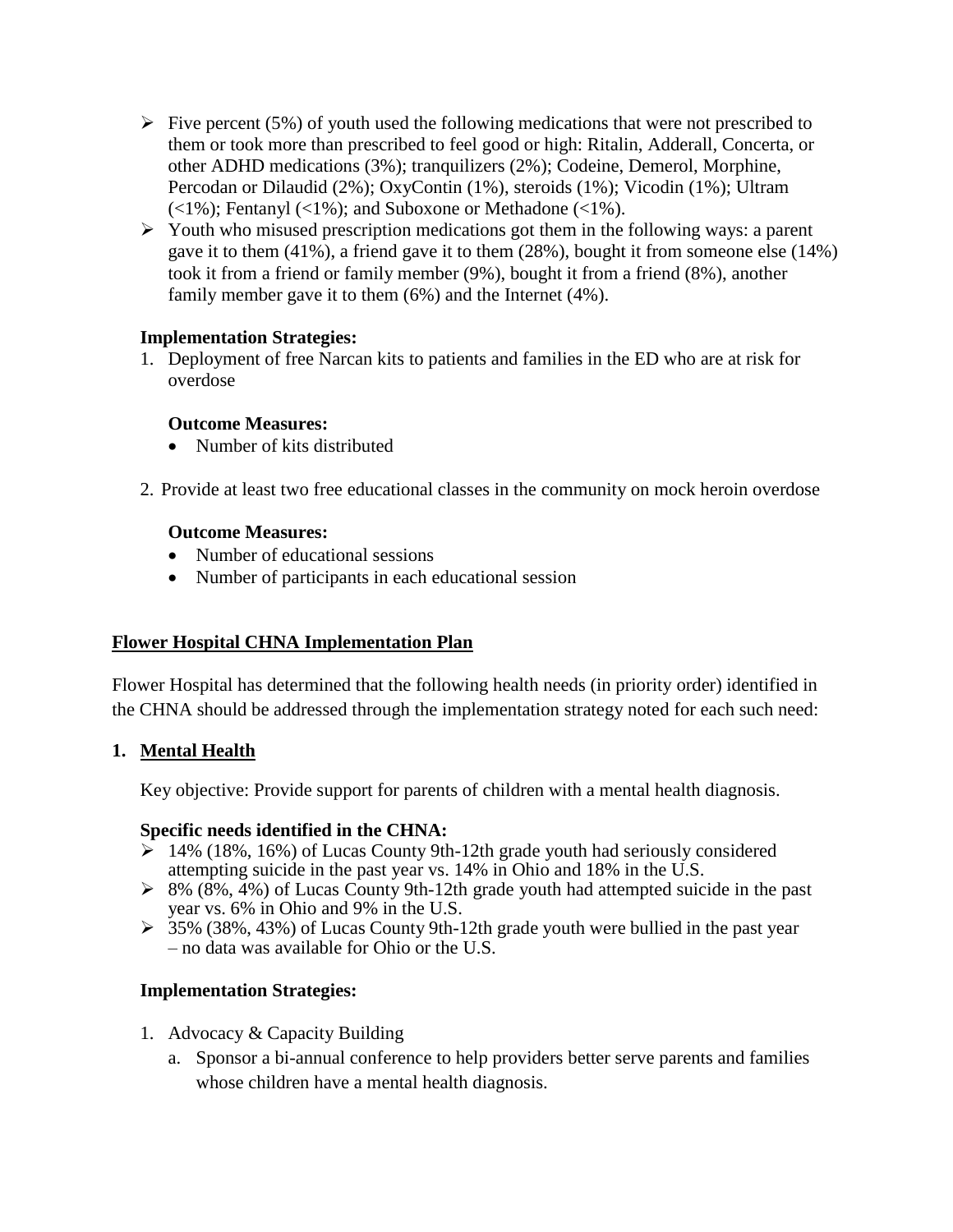b. Join or create three advocacy activities each year that support local, state, or national efforts to help parents and families whose children have a mental health diagnosis

## **Outcome Measures:**

- Number of conferences and participants
- Number of advocacy activities
- 2. Programming
	- a. Maintain a family support group for parents and families whose children have a mental health diagnosis
	- b. Partner with community groups to increase community organization's staffing that provides system and resource navigation support to parents and families whose children have a mental health diagnosis
	- c. Partner with community groups to create information and referral resources for parents and families whose children have a mental health diagnosis

#### **Outcome Measures:**

- Number of family support group meetings and participants
- Number of hours of increased staffing (baseline 2019)
- Number of resources and type of support provided in creation of information  $\&$ referral resources (free printing, social media/web support, etc.)
- 3. Education
	- 1. Hold five educational sessions each year that provide education and information on various topics and issues that are important to parents and families whose children have a mental health diagnosis

#### **Outcome Measures:**

Number of educational sessions and participants

# **2. Cancer**

#### **Specific needs identified in the CHNA:**

- $\geq 13\%$  (10%, 11%) of Lucas County adults were diagnosed with cancer at some point in their lives
- $\triangleright$  Cancer was the second leading cause of death in the county with lung cancer the leading cause of cancer deaths (Source: ODH Data Warehouse, 2013-2015)
- $\geq 18$  % of Lucas County males had a digital rectal exam in the past year. Prostate Cancer accounted for 9% of all cancer deaths in Lucas County from 2011-2015.
- $\triangleright$  Breast Cancer accounted for 14% of all cancer diagnosis in Lucas County. 56% of women over the age of 40 had a mammogram in the past year. If detected early, the 5-year survival rate for breast cancer is 98%.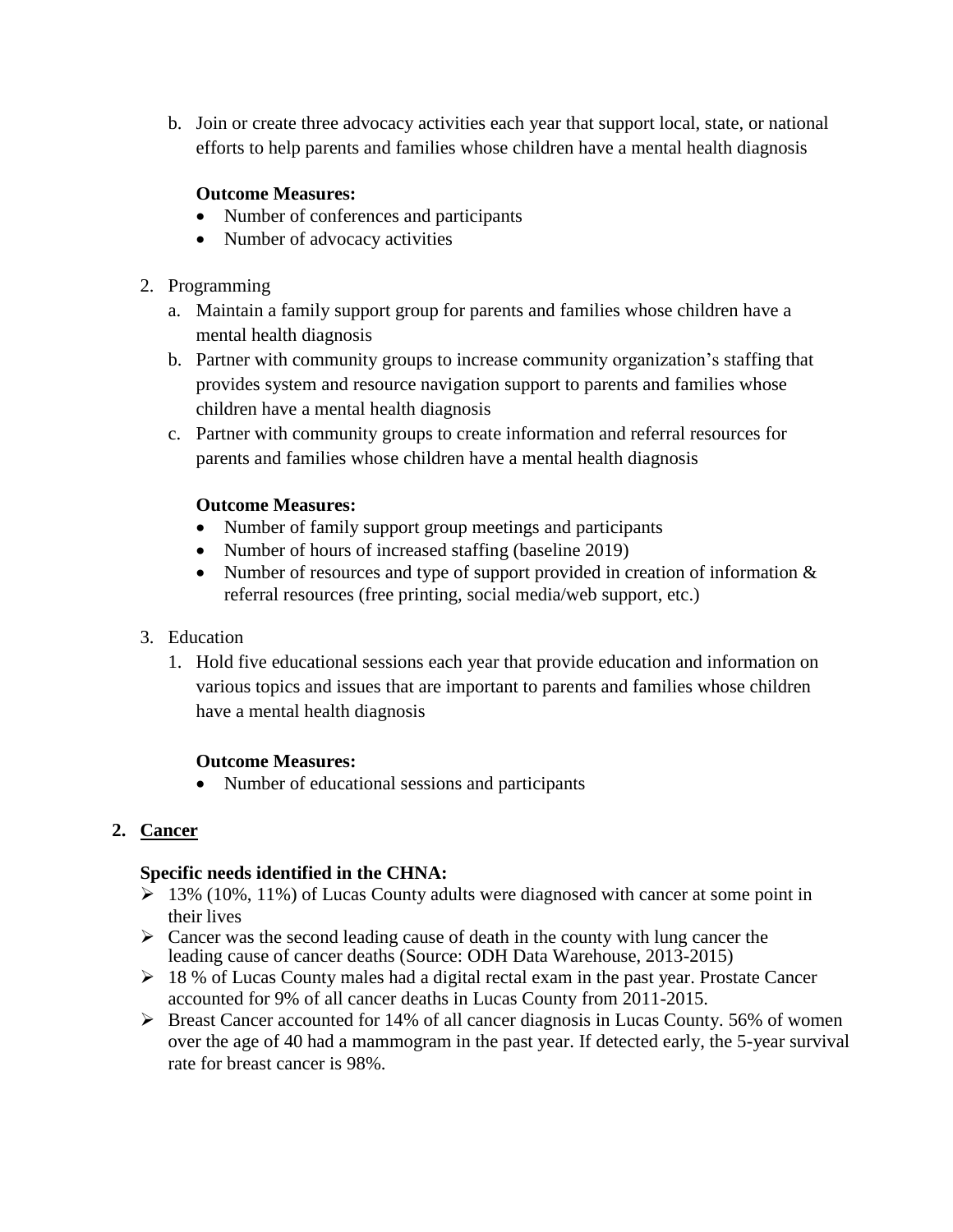#### **Implementation Strategies:**

- 1. Advocacy & Capacity Building
	- a. Work with salons and barbershop owners to provide education and resources to increase health equity in the communities they serve.

#### **Outcome Measures:**

- Number of salons and barbershops participating
- Number of community participants

#### 2. Programming

a. Educate the community on early detection of breast and prostate cancer through at least two educational programs per year

#### **Outcome Measures:**

- Number of educational sessions
- Number of participants
- 3. Education
	- a. Provide education on health topics to reduce the incidence of late term cancer diagnosis.

#### **Outcome Measures:**

- Number of educational sessions
- Number of participants
- Number of resource guides distributed
- Number of resource guides downloads/views

#### **Wildwood Orthopaedic & Spine Hospital CHNA Implementation Plan**

Wildwood Orthopaedic & Spine Hospital has determined that the following health needs (in priority order) identified in the CHNA should be addressed through the implementation strategy noted for each such need:

#### **1. Hunger**

Key objective: Lucas County community members believed the most important characteristics of a healthy community includes access to healthy foods. Hospitals can play a central role in screening and identifying patients at risk for food insecurity and connecting families with needed community resources. ProMedica Wildwood Orthopaedic and Spine Hospital will provide patients with opportunities to access healthy food at various access points in the patient care cycle, as well as provide community resource listings to increase access to food at various locations in the community.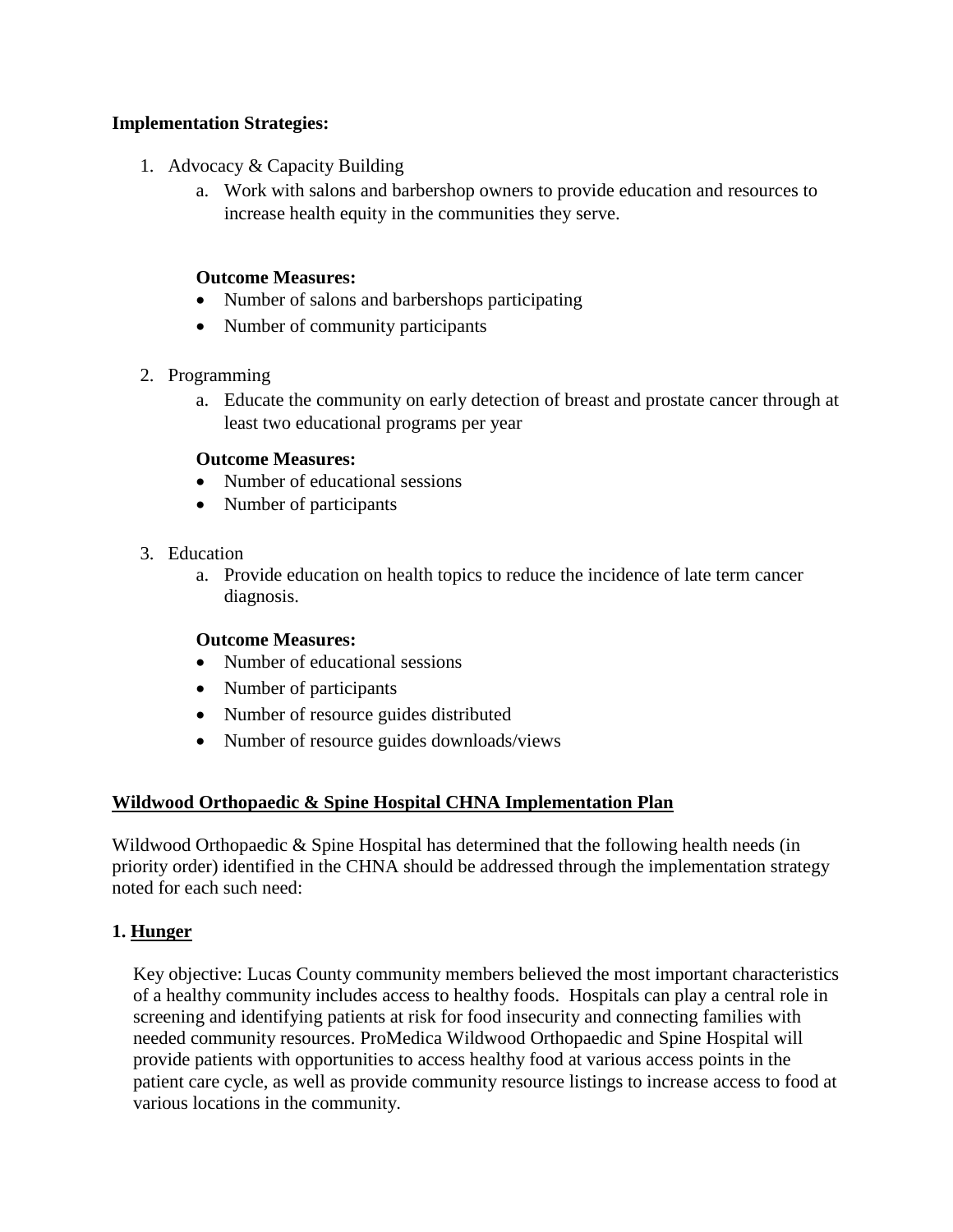#### **Specific needs identified in the CHNA:**

 $\triangleright$  In the past 30 days, 16% of adults were concerned about having enough food for themselves and their family, at the highest risk are those with incomes less than \$25,000.

#### **Implementation Strategies for 2020-2022**

- 1. Screen inpatients on admission for food insecurity, and provide food to take home at discharge if food insecurity is identified.
- 2. Screen outpatients in specific ProMedica primary care offices for food insecurity, and provide a referral to a ProMedica food pharmacy and/or provide a listing of food agencies to assist patients with food access.

#### **Outcome Measures:**

The number of adult patients assisted at ProMedica food pharmacies.

#### **2. Obesity**

Key objective: Educate parents and families how to grocery shop and cook to improve the health of their family members through healthy cooking and physical activity, to increase healthy weight status.

#### **Specific needs identified in the CHNA:**

- $\triangleright$  In 2016, Four percent (4%) of adults ate 5 or more servings of fruits and vegetables per day; 24% ate 3 to 4 servings; 62% ate 1 to 2 servings; and 10% ate 0 servings of fruits and vegetables per day.
- $\triangleright$  One-fifth (20%) of adults did not participate in any physical activity in the past week, including 2% who were unable to exercise
- $\triangleright$  In 2017, almost three-fourths (74%) of Lucas County adults were either overweight (38%) or obese (36%) by Body Mass Index (BMI).

#### **Implementation Strategies for 2020-2022**

- 1. Provide free Cooking Matters programming to parents and families throughout the community. Cooking Matters is a 6-week healthy eating and cooking class for low-income families, which will be offered at the ProMedica Ebeid Institute's teaching kitchen.
- 2. Provide free Cooking Matters at the Store programming to parents and families. Cooking Matters at the Store is a one-time, educational grocery store tour teaching healthy eating on a budget.
- 3. Provide physical activity education as part of the programming at the Ebeid Institute for Population Health.

#### **Outcome Measures:**

- Number of educational sessions
- Number of participants in educational sessions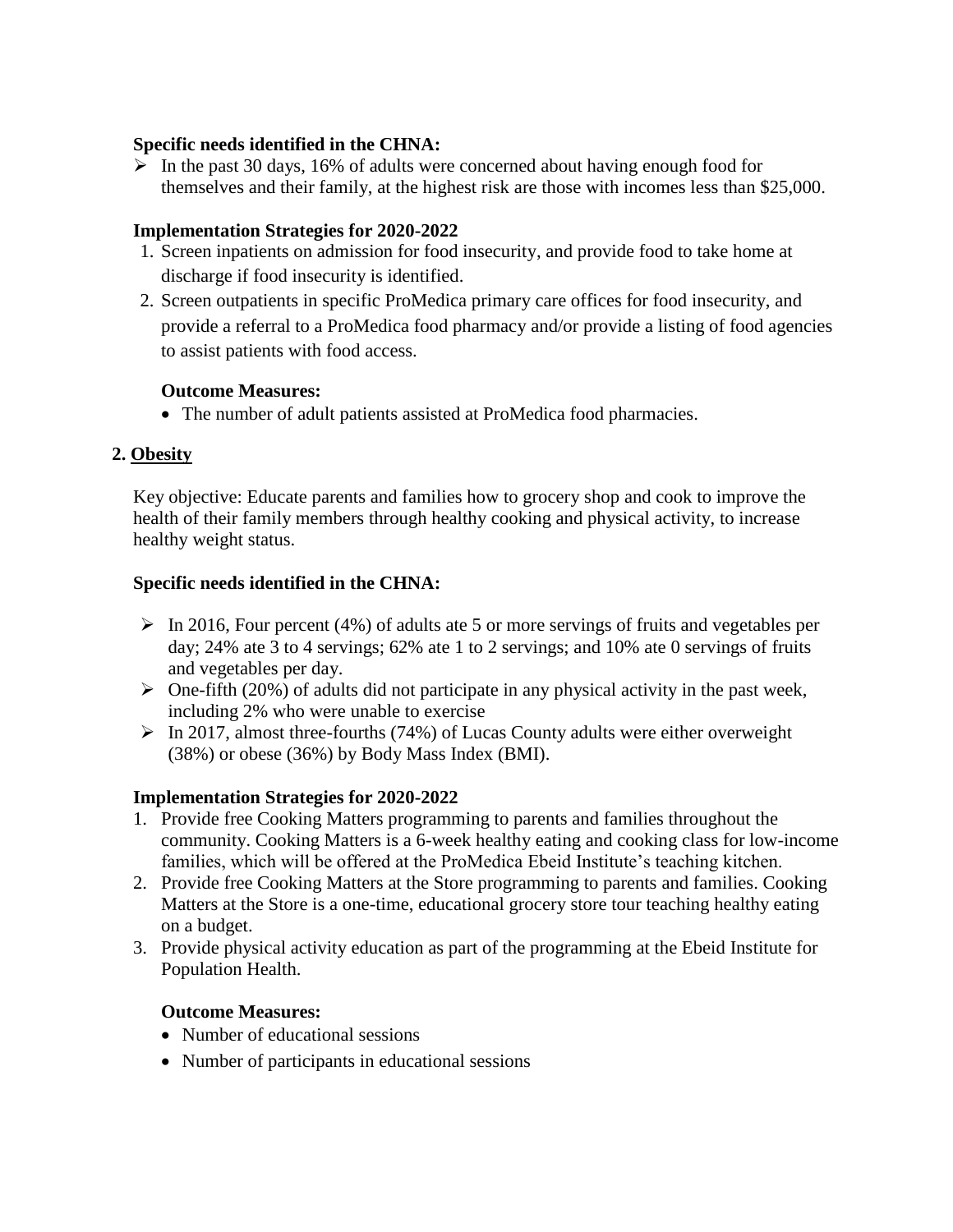## **Arrowhead Behavioral Hospital CHNA Implementation Plan**

The Board of Trustees of Arrowhead Behavioral Health has determined that the following health needs (in priority order) identified in the CHNA should be addressed through the implementation strategy noted for each such need:

#### **1. Substance Abuse**

Key objective: Increase free drug and alcohol screenings, education and resource information in the community.

#### **Specific Needs Identified in the CHNA:**

- $\triangleright$  Heroin/Opioid overdoses and deaths in Lucas County were reported as follows per media outlets, there are 3 overdoses per week in Lucas County.
- Example 1 Lack of necessary detox services and inpatient detox beds.

#### **Implementation Strategies for 2020-2022:**

- 1. Free transportation for outpatient services and inpatient discharges/admissions (when needed).
- 2. Collaboration with Toledo-Lucas County Health Department to provide no cost Hepatitis A vaccinations to individuals in high risk populations.
- 3. Participate in community awareness/education activities, including;
	- o Relapse Prevention
	- o Alcoholics Anonymous
	- o NAMI Family to Family

#### **Outcome Measures:**

- Number of participants screened
- Number of educational sessions
- Number of participants in each educational session

#### **2. Mental Health**

Key objective: Increase mental health (depression, anxiety, stigma reduction) screenings, prevention education and resource information in community.

#### **Specific Needs Identified in the CHNA:**

- $\geq$  2% (3%, 3%) of Lucas County adults considered attempting suicide in the past year
- $\geq 43\%$  (47%) of Lucas County adults are limited is some way because of physical, mental or emotional problem

#### **Implementation Strategies:**

1. Participate in community awareness/education activities to increase education and awareness to the community about mental health and mental health resources.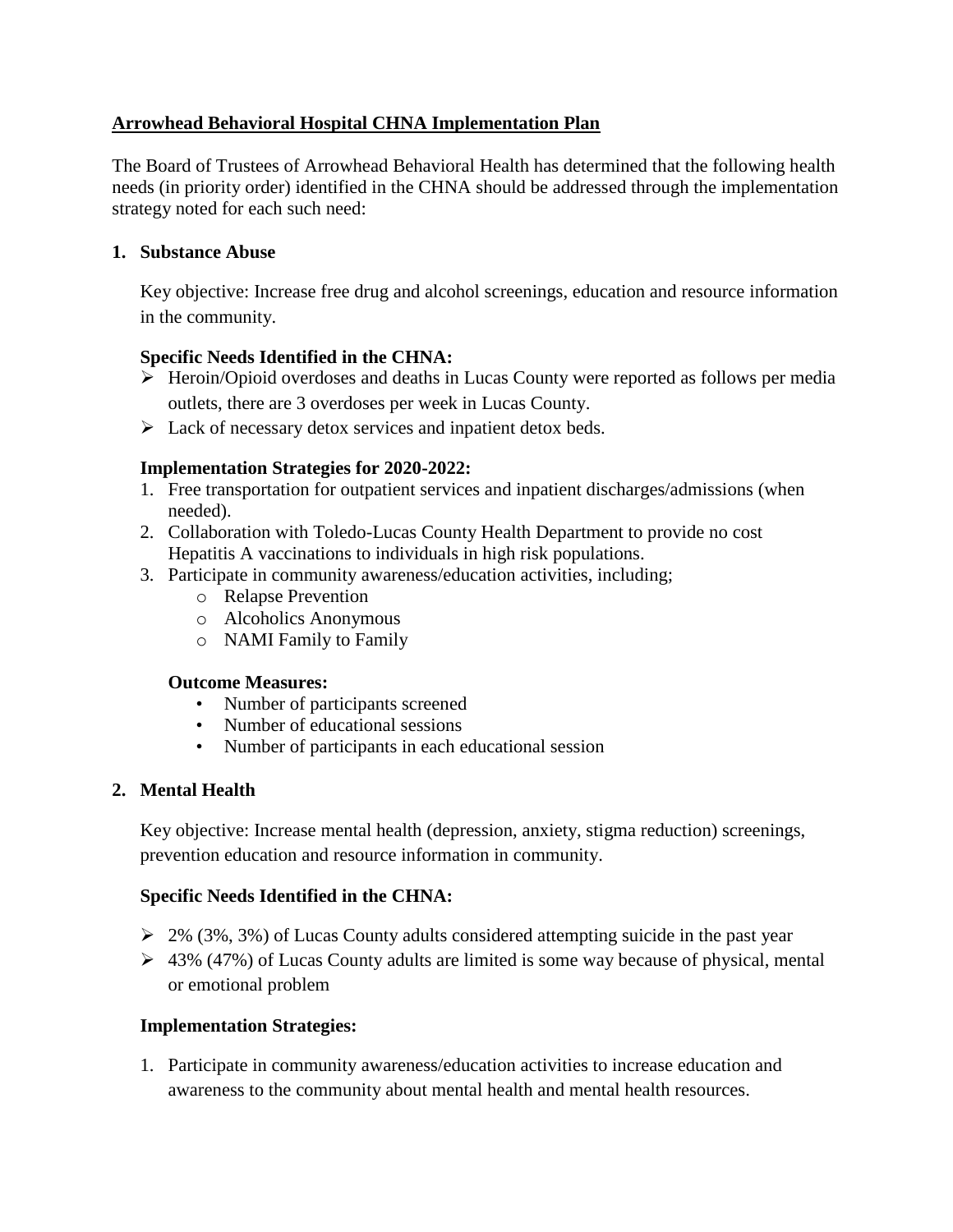2. Screening, education and workforce development offered to the community together with ProMedica Flower Hospital Psychiatric Services.

#### **Outcome Measures:**

- Number of participants screened
- Number of educational sessions
- Number of participants in educational sessions

## **OTHER NEEDS IDENTIFIED IN THE PROMEDICA TOLEDO HOSPITAL, FLOWER HOSPITAL, WILDWOOD ORTHOPAEDIC & SPINE, AND ARROWHEAD BEHAVIORAL HEALTH HOSPITALS COMMUNITY HEALTH NEEDS ASSESSMENT BUT NOT ADDRESSED IN THIS PLAN**

The above hospitals will not address all of the needs identified in the most recently conducted Lucas County Health Needs Assessment as these areas either go beyond the scope of the hospital or may be addressed by, or with, other organizations in the community. To some extent limited resources do not allow hospitals to address all of the needs identified through the health assessment, but most importantly to prevent duplication of efforts and inefficient use of resources as many of these issues are addressed by other community agencies and coalitions across Lucas County that is listed in the table below. In some areas of identified need, the community takes a system approach to addressing community health needs, to most efficiently use resources and to prevent duplication of services. Many health issues are addressed by physicians at a related patient visit.

Each of the health needs identified in the county assessment and listed below is important, with most issues being addressed by programs and initiatives and/or other community partners. Key health issues identified in the Lucas County Health Needs Assessment, and the organizations providing programming to improve these health issues include:

| <b>Health Issue</b>       | <b>Organizations/Coalitions Addressing Needs</b>  |
|---------------------------|---------------------------------------------------|
| (adult unless specified)  |                                                   |
| <b>Health Care Access</b> | Toledo Lucas County Commission on Minority Health |
|                           | <b>Toledo Lucas County CareNet</b>                |
| Cardiovascular Health     | <b>American Heart Association</b>                 |
|                           | ProMedica Wellness                                |
|                           | ProMedica Heart and Vascular Institute            |
| Cancer                    | <b>American Cancer Association</b>                |
|                           | ProMedica Cancer Institute                        |
| <b>Diabetes</b>           | Juvenile Diabetes Research Foundation             |
|                           | <b>ProMedica Diabetes Centers</b>                 |
| <b>Arthritis</b>          | <b>Arthritis Foundation</b>                       |
|                           | ProMedica Wildwood Orthopedic & Spine Hospital    |
| Asthma                    | <b>American Lung Association</b>                  |
|                           | ProMedica Toledo Children's Hospital              |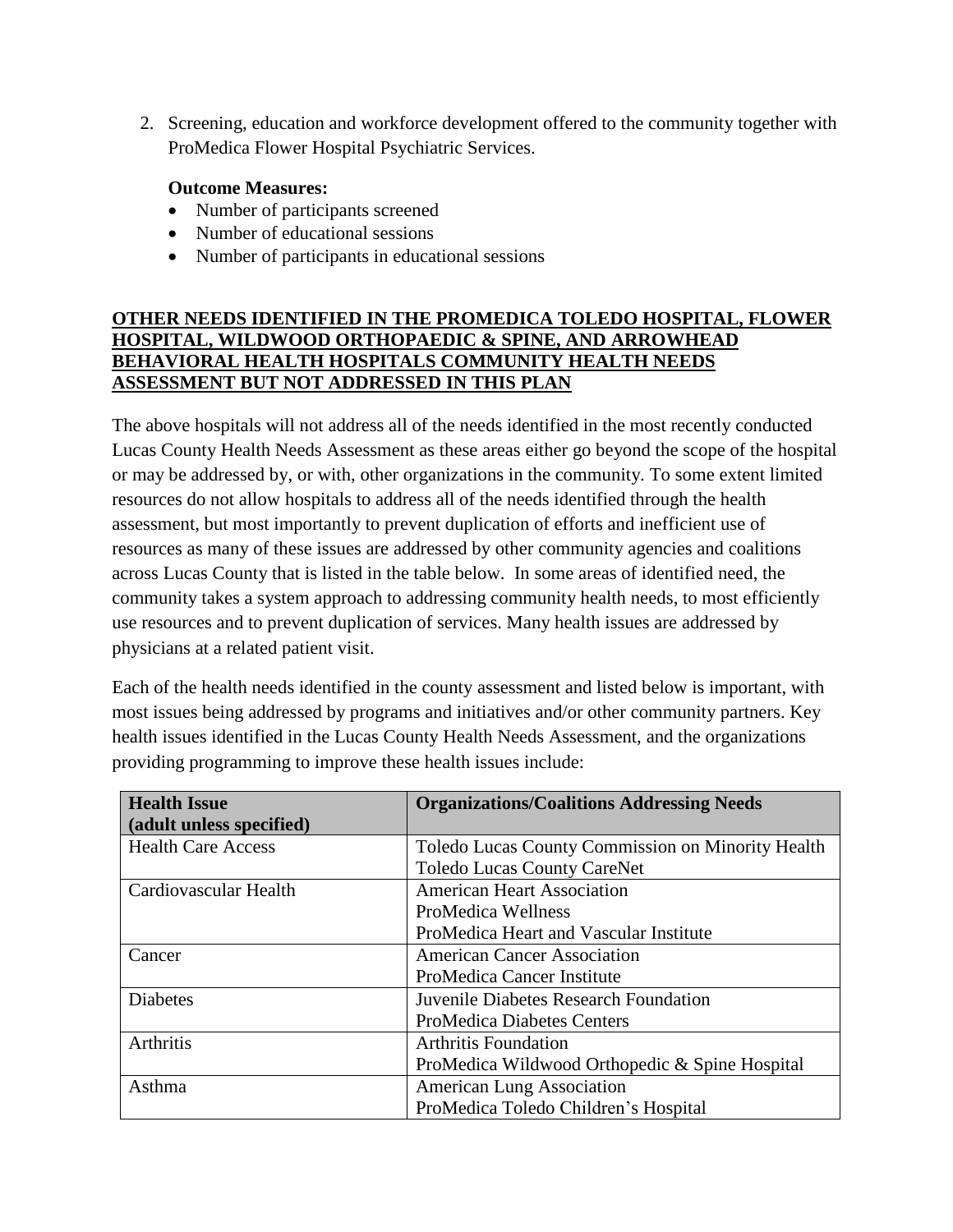| Obesity                      | ProMedica Wellness                                    |
|------------------------------|-------------------------------------------------------|
|                              | Live Well Toledo                                      |
|                              | Toledo Lucas County Health Department - Healthy       |
|                              | <b>Youth and Families Coalition</b>                   |
| <b>Tobacco Use</b>           | ProMedica Tobacco Treatment Centers                   |
|                              | Lucas County Tobacco Coalition                        |
| Alcohol and Drug Use         | Lucas County Mental Health and Recovery Services      |
|                              | Board*                                                |
|                              | Zepf Center*                                          |
|                              | DART (Drug Abuse Response Team)*                      |
|                              | Lucas County Jail*                                    |
| Women's Health               | Susan G. Komen Foundation                             |
|                              | ProMedica Cancer Institute                            |
| Men's Health                 | ProMedica Cancer Institute                            |
| <b>Preventive Medicine</b>   | Toledo Lucas County Health Department                 |
|                              | ProMedica Wellness (flu clinics)                      |
|                              | ProMedica Cancer Institute                            |
| <b>Adult Sexual Behavior</b> | <b>Toledo Lucas County Health Department</b>          |
| <b>Adult Pregnancy</b>       | Pathways*                                             |
| Quality of Life              | Multiple agencies and programs address related issues |
|                              | ProMedica Advocacy Fund                               |
| <b>Social Issues</b>         | <b>United Pastors for Social Empowerment</b>          |
|                              | ProMedica Teen Pep                                    |
| <b>Mental Health</b>         | ProMedica Flower Hospital                             |
|                              | ProMedica Toledo Hospital                             |
|                              | NAMI*                                                 |
| Oral Health                  | <b>Toledo Lucas County Health Department</b>          |
|                              |                                                       |
|                              | Dental Center of Northwest Ohio*                      |
|                              | <b>Toledo Lucas County CareNet</b>                    |
| <b>Minority Health</b>       | Toledo Lucas County Commission on Minority Health     |
| Youth Weight                 | Live Well Toledo                                      |
| Youth Tobacco Use            | Substance Abuse Intervention League (SAIL)            |
|                              | ProMedica Tobacco Treatment Centers                   |
|                              | <b>Sylvania Community Action Team</b>                 |
|                              | Lucas County Tobacco Coalition                        |
| Youth Alcohol and Drug Use   | Substance Abuse Intervention League (SAIL)            |
|                              | Sylvania Community Action Team (SCAT)                 |
| <b>Youth Sexual Behavior</b> | Youth Advocacy Alliance                               |
| Youth Mental Health          | <b>Foundation for Healthier Communities</b>           |
| Youth Safety and Violence    | ProMedica Safe Kids of Greater Toledo                 |
|                              | ProMedica Teen PEP (dating)                           |
|                              | <b>Toledo Police Department</b>                       |
| Children's Health Status     | Toledo Lucas County Health Dept.                      |
|                              | ProMedica Toledo Children's Hospital                  |
| Children's Health Access     | Mercy Children's Hospital                             |